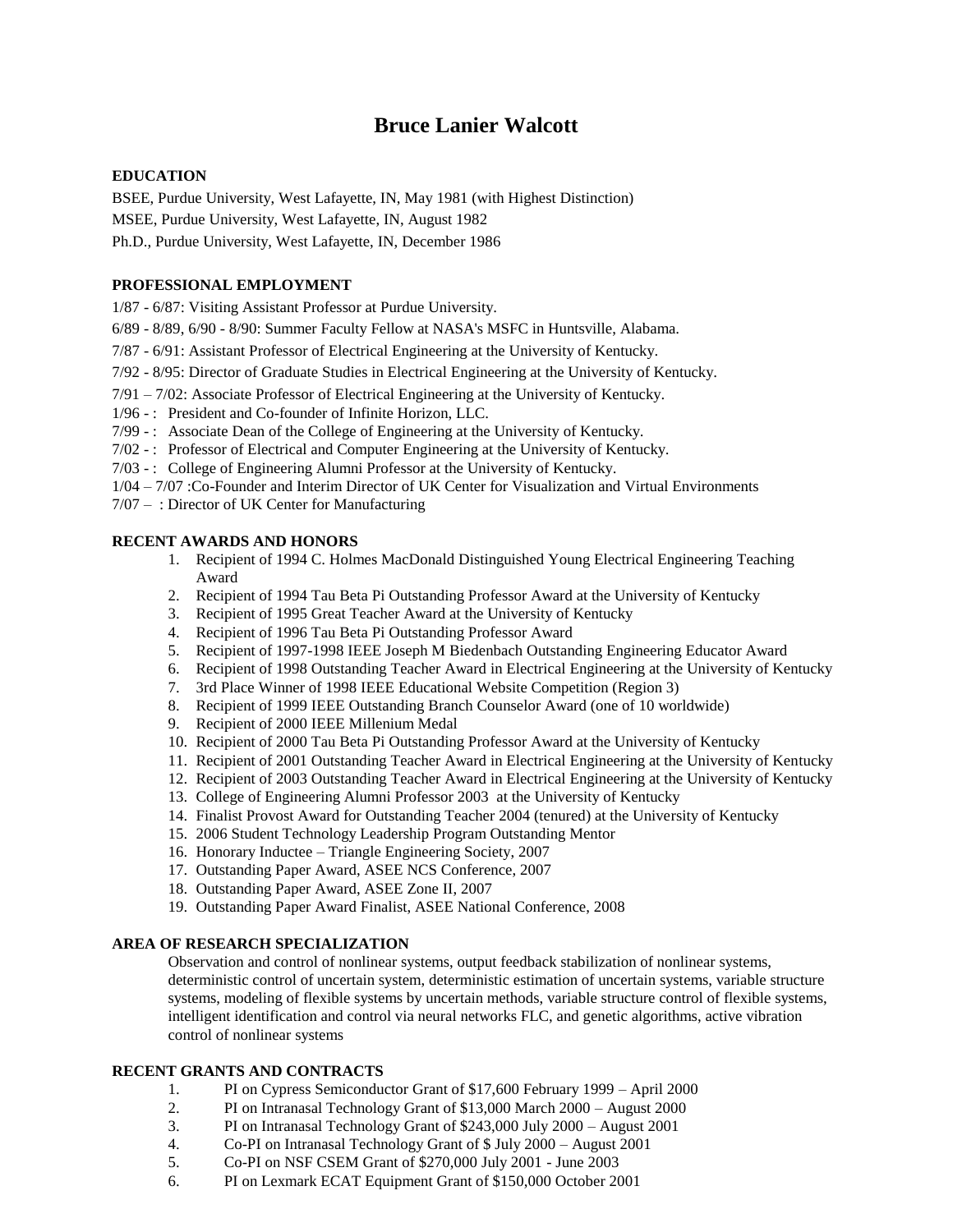- 7. PI on Intranasal Technology Grant of \$33,538 April 2002 September 2002
- 8. Co-PI on DoD STTR Phase I Grant, "Explotation of Nonlinear Wave Phenomena in Sensing and Communication," \$100,000 (\$27,000 UK Subcontract) July 2002-June 2003
- 9. PI on KEDFA Visualization Center Grant of \$5,200,000 June 2002- July 2008
- 10. PI on STLP Grant of \$5,000, October 2003 June 2004
- 11. PI on NSF CSEMs Grant of \$200,000, October 2004 July 2008
- 12. PI on STLP Grant of \$4,000, October 2003 June 2004
- 13. Co-PI on DoD Visualization Grant of \$960,000, October 2004 October 2005
- 14. Co-PI on KDE \$300,000 Grant, "The Mathematics Instructional Learning Community," June 2005 – June 2008
- 15. PI on STLP Grant of \$4,000, October 2004 June 2005
- 16. Co-PI on DoD Visualization Grant of \$980,000 October 2005 October 2006
- 17. PI on STLP Grant of \$3,000, October 2005 June 2006
- 18. PI on DoD "Rapidly Deployable Visualization Environments," \$1,100,000 October 2005- September 2006
- 19. PI on STLP Grant of \$3,000, October 2006 June 2007
- 20. Co-PI on CPE PLTW Grant of \$50,000 January 2007 December 2008
- 21. Co-PI on GE Virtual Appliance Suite of \$49,000 January 2007 July 2007
- 22. PI on DoD "Visualization Environments for Military Training," \$900,000 October 2007- September 2009

#### **TOTAL GRANT FUNDING: \$11,300,000**

#### **PATENTS**

- 1. U.S. Patent, #5,170,103, "Active vibration control device," Dec. 4, 1992
- 2. Australian Patent # 655655, "Active vibration control device," Dec. 30, 1992
- 3. International patent #WO 9220482, "Active vibration control device," Nov. 26, 1992
- 4. U.S. Patent, #5,570,903 "Occupant and infant seat detection in a vehicle supplemental restraint system," Nov. 26, 1996
- 5. Canadian Patent #CA 2169868, "Intelligent control of Air Bag Deployment," Feb. 20, 1996
- 6. U.S. Patent, #5,678,854 "Intelligent control of Air Bag Deployment," Oct. 21, 1997
- 7. U.S. Patent, #5,797,736 "Radiation modulator system," August 25, 1998
- 8. Canadian Patent #CA 2097915 "Active vibration control device," Aug. 8 , 2000
- 9. International Patent, WO 0213886, "Programmable Multi-Dose Intranasal Drug Delivery Device," February 21, 2002
- 10. U.S. Patent, #6,823,133 "Apparatus and method for electronic control of DC motor using an all-digital phase-locked loop" Nov 23, 2004.
- 11. U.S. Patent, #6,916,115, "System and device for characterizing shape memory alloy wires, July 12, 2005
- 12. U.S. Patent # 6,948,492, "Programmable Multi-Dose Intranasal Drug Delivery Device," September 27, 2005
- 13. U.S. Patent #7,103,425, "Method of regulating a target system using a frequency comparison of feedback and reference pulse trains," Sept 6, 2006
- 14. U.S. Patent # 7,555,900, "Linear actuator using shape memory wire with controller," July 7, 2009

## **FIVE RECENT RELEVANT PUBLICATIONS**

- 1. "Precision instrument for characterizing shape memory alloy wires in bias spring actuation," *Review of Scientific Instruments,* Vol 76, pp. 065105-1 to 065105-5, June 2005 (with S. Chikkamaranahalii, R. Vallance, E. Marsh, OA. Rawashdeh, and J.E. Lumpp).
- 2. "Wideband image supression in low-IF receivers," *Proc. of IEEE 48th Midwest Symposium on Circuits and Systems*, pp. 345-348, August 7-10, 2005 (with E. Seagraves).
- 3. "Adaptive Interval Control of Arc Welding Processes," *IEEE Trans. on Control Systems Technology,* Vol. 14, No. 6 pp. 1127-1134, November 2006 (with J. Zhang).
- 4. "Equalization of Volterra systems using a multilinear SVD based pseudo p th order inverse," *Proc. of IEEE 50th Midwest Symposium on Circuits,* 2007.